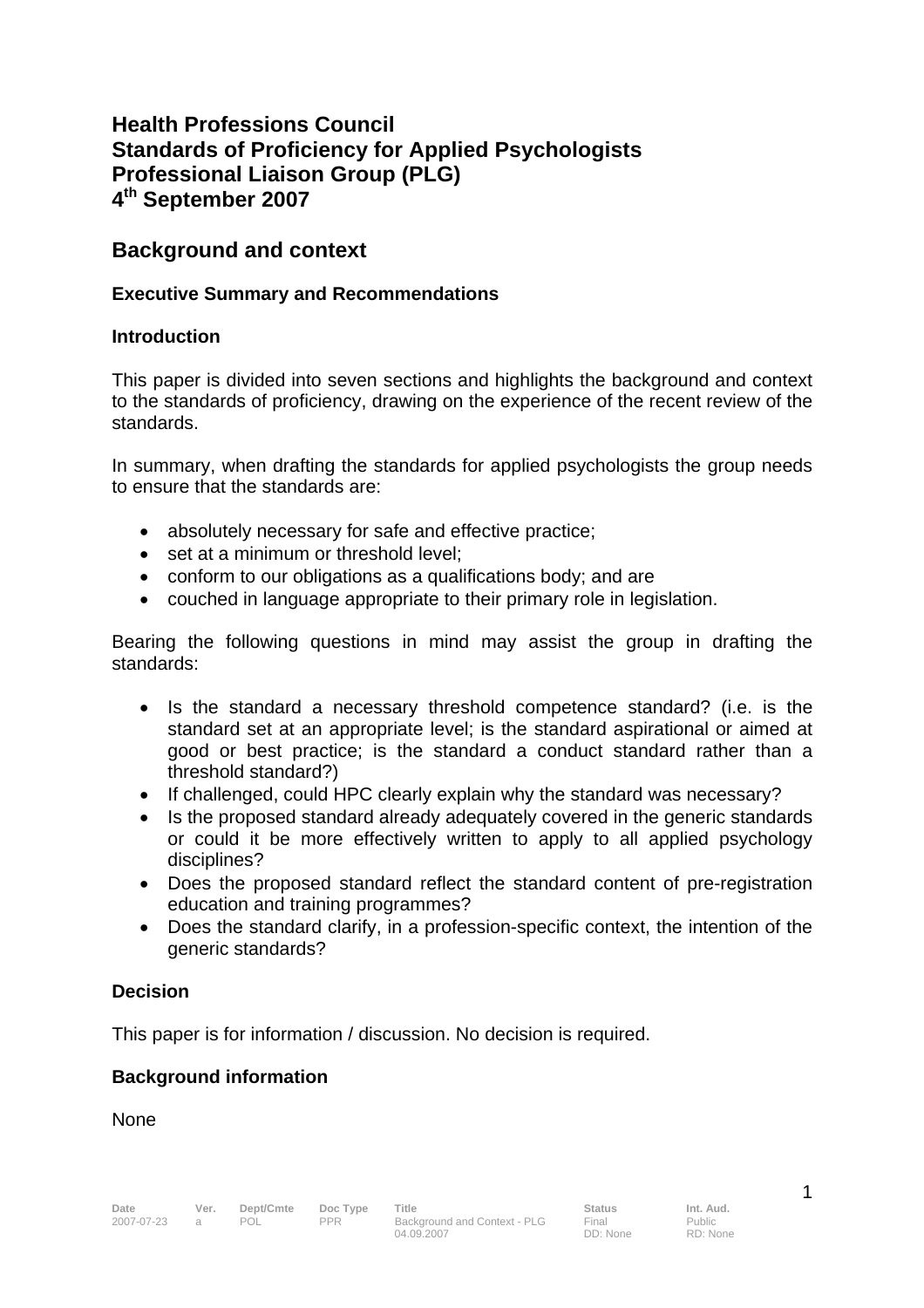# **Resource implications**

None

# **Financial implications**

None

# **Appendices**

None

### **Date of paper**

21st August 2007

Final DD: None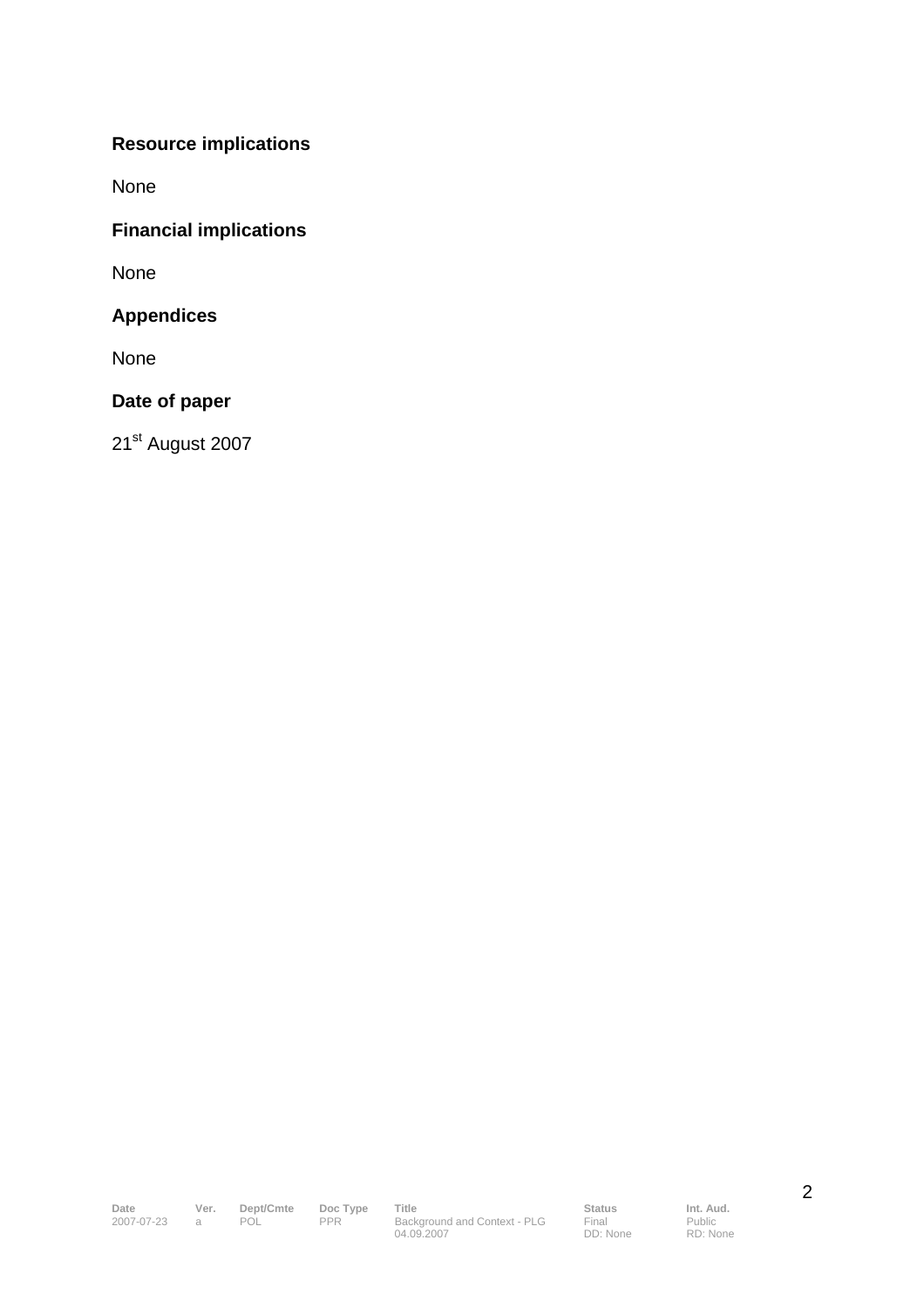### **Section one: Legal background**

*(From Jonathan Bracken, Bircham Dyson Bell, Public Law Advisor to the Council)* 

The Standards of Proficiency are the foundation of the regulation of healthcare professionals by the Health Professions Council as those standards represent:

- the threshold standards for entry to the Register;
- the minimum standards which HPC registrants must continue to meet throughout their professional life; and
- the minimum standards which registrants will be judged against if allegations are made against them questioning their competence.

Article 5(2) of the Health Professions Order 2001 provides (emphasis added):

"The Council shall from time to time ... establish the standards of proficiency **necessary** to be admitted to the different parts of the Register being the standards it considers **necessary** for safe and effective practice under that part of the Register"

In setting those standards the critical factor is that they must be *necessary* standards which, giving that adjective its ordinary meaning (as the courts would do), means "absolutely essential" or "indispensable".

In drafting or revising any of those standards the Council needs to apply a simple test; if a person was refused registration on the basis of not meeting a particular standard, if challenged, would the Council be able to persuade a court that the standard was necessary? To take a simple example, the explanation that "the applicant has no knowledge of anatomy" is rather different to "he or she is not very good at using Excel spreadsheets".

The consequence of this "necessary" test is that the standards of proficiency should not be expected to encompass or reflect:

- the full content of an approved professional educational programme; or
- the full range of knowledge and skills of a typical health professional.

It is important for the Council to recognise that there is nothing intrinsically wrong with that position, as the standards of proficiency are *threshold* standards – the bare minimum necessary for admission to the Register – and it would be of concern if educational provision and professional performance only just met those standards rather than comfortably exceeding them. Indeed, the dynamic tension this creates helps contribute to the continuing improvement in professional skills and knowledge skills and the raising of those threshold standards over time.

In short, the standards of proficiency are the minimum and not the optimum standards expected of a health professional.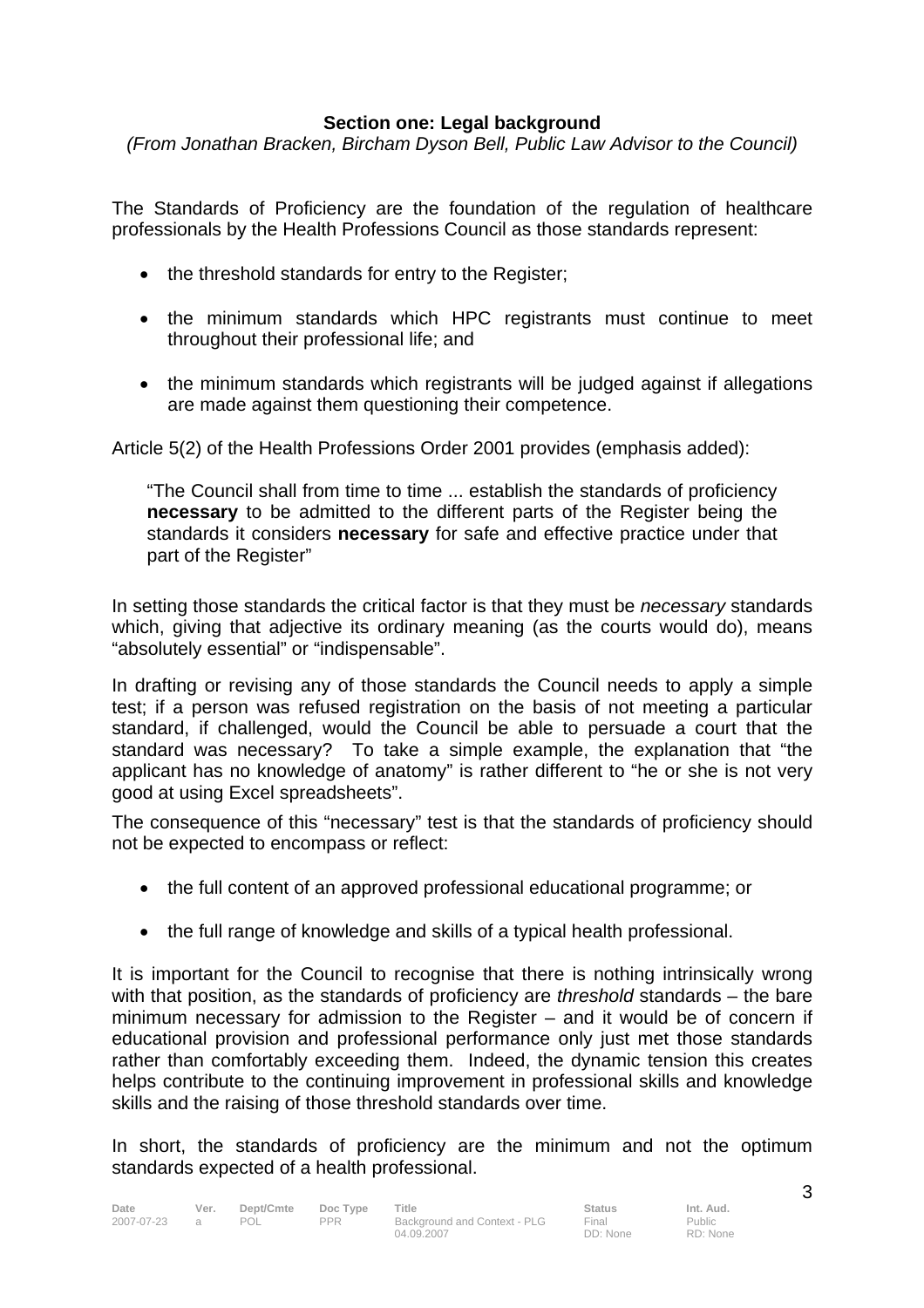#### **Section two: Language**

#### **Introduction**

During the last review of the standards, the nature of the language used in the standards was raised. In particular, the use of constructions such as 'be able to' and 'understand' were cited by some as potential areas of difficulty. It was argued that it was insufficient for us to simply require the ability rather than the 'doing'. For example – 'be able to maintain confidentiality and obtain informed consent' rather than simply 'maintain confidentiality and obtain informed consent'.

#### **Language and legal context**

The Council's legal advice is that the language used in the standards of proficiency should be consistent with the standards' primary function as outlined in Article 5 (2) a of the Health Professions Order 2001, which reads that the Council must:

 'establish the standards of proficiency *necessary* to be admitted to the different parts of the Register being the standards it considers *necessary* for safe and effective practice under that part of the Register'

Thus the standards of proficiency are principally the threshold standards for **entry** to the Register, but are also the standards which apply throughout a person's professional life and against which that person will be judged if their competence is challenged.

As such, they must be written in a manner which makes them applicable in all of those situations, but in line with Article 5, primarily for those who have yet to come on to the Register.

Consequently, in terms of their language the standards of proficiency need to be expressed in expectational terms so that a person who is not yet on the Register can comply with them. For example, a person undergoing training can comply with a requirement to "understand that fitness to practise must be maintained" but may not yet be in a position to put that into practice as, having just commenced training, they may not yet have a fitness to maintain.

Nonetheless, the standards will still be effective in relation to a practitioner facing a fitness to practise allegation of lack of competence. For example, a panel could conclude that a registrant demonstrated lack competence in respect of their record keeping by considering whether their conduct had shown an ability to 'be able to maintain records appropriately'.

In relation to fitness to practise allegations, as the standards of proficiency are threshold standards, their breach is of itself evidence that fitness to practise is impaired. As such they **must** be limited to what is necessary for safe and effective practice and, to that extent, cannot be aspirational in nature.

RD: None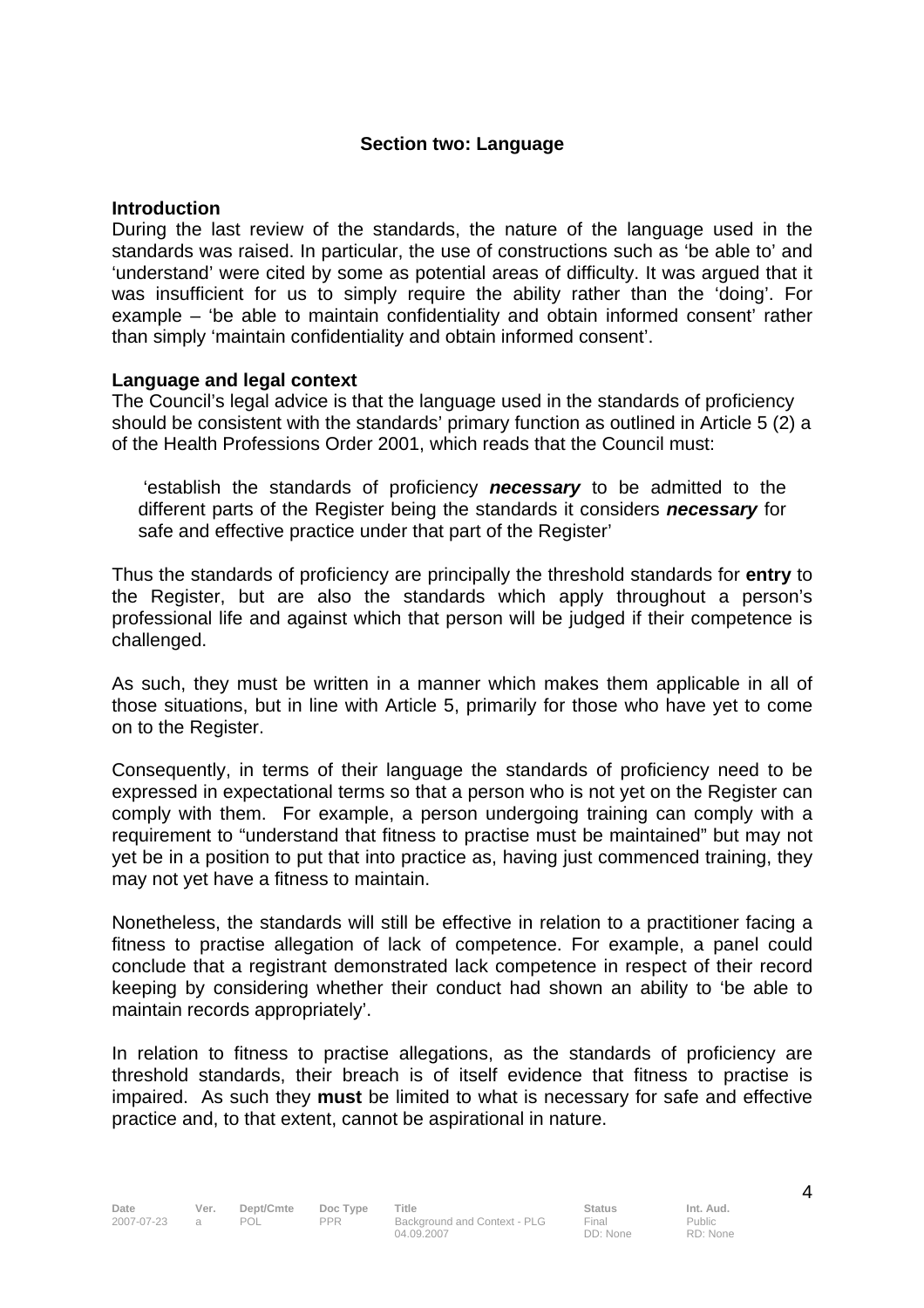#### **Section three: Structure**

The standards are divided into generic standards (which apply to all the professions) and standards specific to each of the professions regulated. The generic standards were agreed in May 2007 following a public consultation and are not the subject of the PLG's work.

However, amongst the existing standards, there are differing approaches to the profession-specific standards, dependent on the profession. In the standards for clinical scientists, a profession with a number of distinct modalities, the professionspecific standards apply to all members of the profession, regardless of their modality.

In the standards for arts therapists, a number of the profession-specific standards apply equally to the whole of the part of the Register. However, a small number of standards apply only to art therapists, to musictherapists, or to dramatherapists.

In drafting the standards of proficiency for the applied psychologists, the PLG will wish to consider the most appropriate approach in order to ensure the standards are relevant and applicable across the applied psychology disciplines. In particular, the PLG will wish to consider whether any standards which are particular to specific applied psychology disciplines are necessary.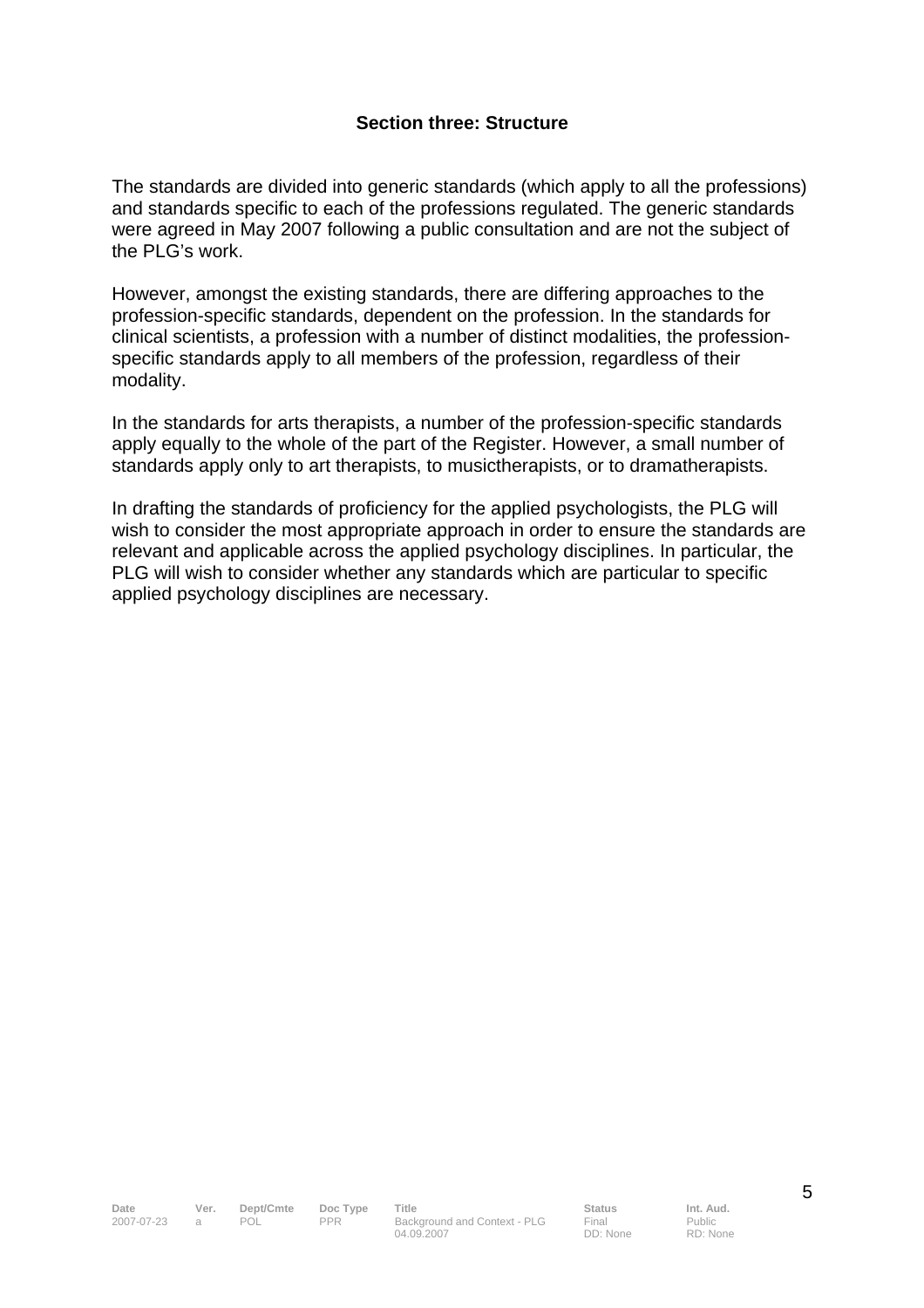# **Section four: Competence standards and the Disability Discrimination Act**

The Disability Discrimination Act establishes legal rights for disabled people and legislates against discrimination on the basis of disability. Regulatory Bodies such as the HPC are classed as qualifications bodies under the Act.

The HPC has certain obligations under Part 2 of the Act to make sure that its processes are fair and do not discriminate against those who are disabled.

The Act establishes competence standards as 'an academic, medical or other standard applied by or on behalf of a qualifications body for the purpose of determining whether or not a person has particular level of competence or ability'. To avoid unlawful discrimination, the qualifications body must ensure that the standard can be objectively justified. In particular, the code of practice suggests that qualifications bodies should review their competence standards and that this might include:

- identifying the specific purpose of each competence standard which is applied and examining the manner in which the standard achieves that purpose; and
- considering the impact which each competence standard may have on disabled people and, in the case of a standard which may have an adverse impact, asking whether the application of the standard is absolutely necessary.<sup>1</sup>

### **The Standards of Proficiency**

 $\overline{a}$ 

The Standards of Proficiency are the minimum **necessary** threshold standards for entry to the Register. Part of the consideration of whether a standard is absolutely necessary should also consider whether that standard would be likely to have an adverse impact upon a disabled person.

Employers and higher education institutions have additional responsibilities under the Act to explore reasonable adjustments which might allow a disabled applicant or registrant to meet our standards. Registrants should also make reasonable adjustments to their practice (including negotiating adjustments with their employer) to ensure that they practise safely and effectively within their scope of practice.

<sup>&</sup>lt;sup>1</sup> Disability Rights Commission, Code of practice: Trade Associations and Qualifications Bodies. http://www.drc-gb.org/PDF/COPtrade\_quals.pdf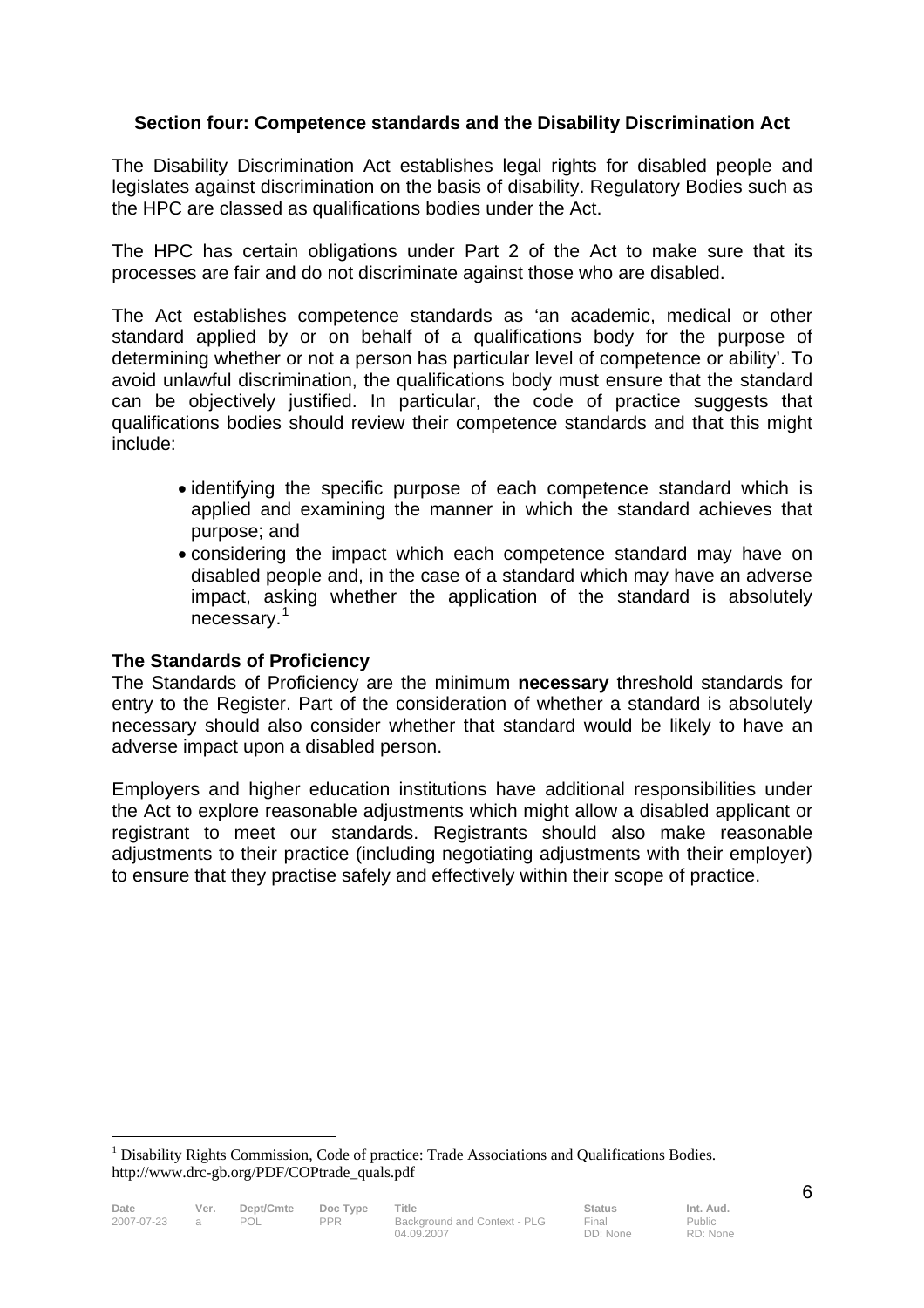### **Section five: The relationship of the standards of proficiency to other standards**

This section briefly outlines how the standards published by the Council relate to each other.

The standards produced by the Council are:

# **Standards of Proficiency**:

- Provided for by Article 5 (2) (a) of the Health Professions Order 2001 ("the Order").
- Threshold standards of proficiency for safe and effective practice necessary to be admitted to the Register.
- Applicants following a programme approved by the Council should meet these standards when they complete their course.
- Applications from international and grandparenting (route b) applicants are assessed against the standards of proficiency.

### **Standards of Education and Training**:

- Provided for by Article 15 (1) (a) of the Order.
- The standards which educational programmes must meet in order to achieve the standards of proficiency.
- Standards included cover such issues as practice placements, assessments and resources.
- A programme meeting the standards of education and training will allow a graduate to meet the standards of proficiency. The course is approved as one leading to eligibility to apply for registration.

# **Standards of Conduct, Performance and Ethics**:

- Provided for by Article 21 (1) (a) of the Order.
- Standards of conduct, performance and ethics expected of registrants and prospective registrants.
- Frequently used by fitness to practise panels in considering allegations that a registrant's fitness to practise is impaired by reason of a conviction, misconduct or lack of competence.

# **Standards of Continuing Professional Development (CPD)**:

- Provided for by Article 19 (1).
- First audit due against the CPD standards in July 2008 (chiropodists and podiatrists).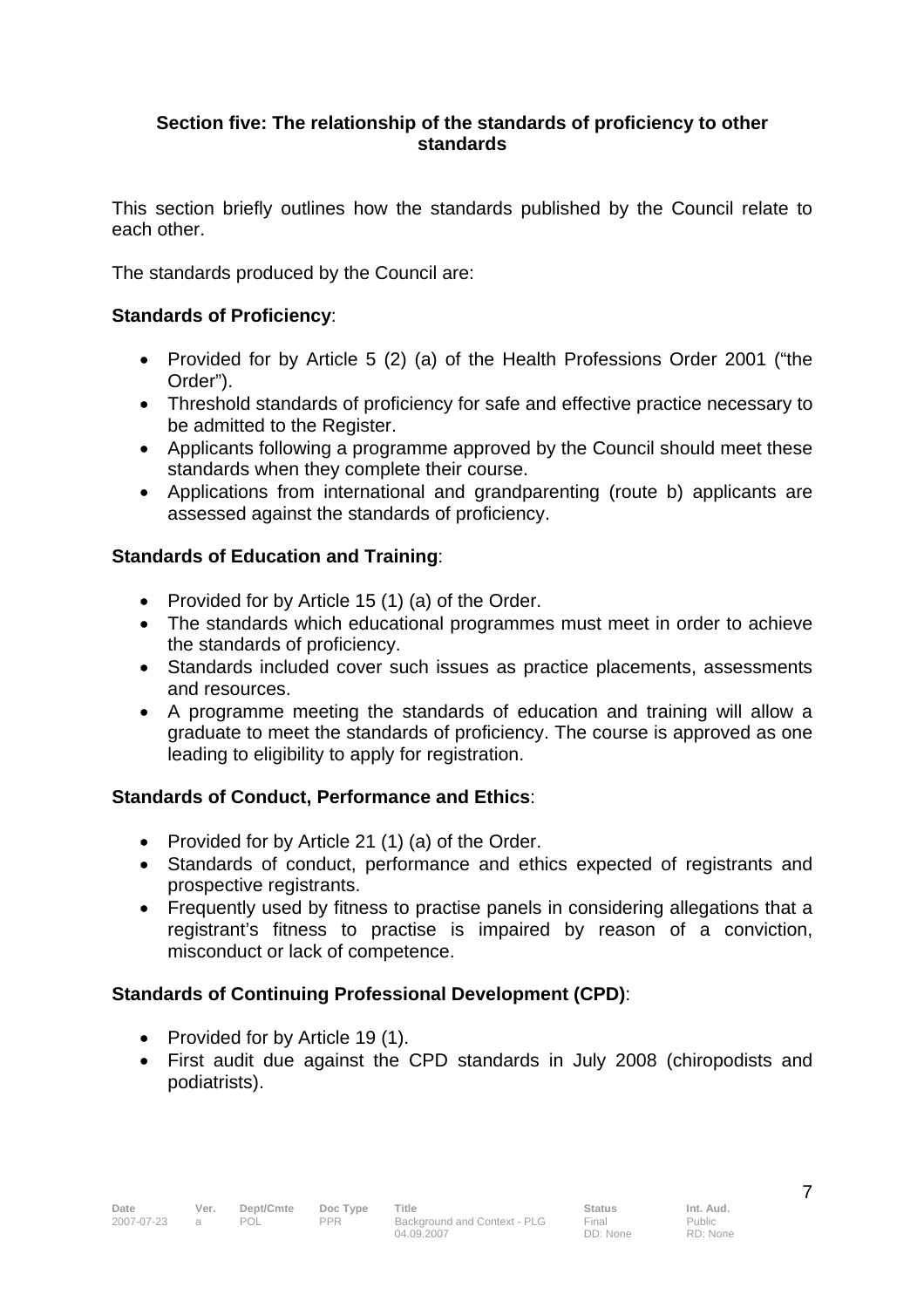#### **The role of the standards**

There is some degree of overlap between the content of the standards of proficiency and standards of conduct, performance and ethics. For example, the standards ask registrants to 'be able to maintain confidentiality and obtain informed consent' whilst the standards of conduct, performance and ethics say that registrants 'must respect the confidentiality of your patients, clients and users at all times'.

The standards of proficiency and standards of conduct, performance and ethics perform inter-related but very different roles

The standards of proficiency are primarily the threshold standards for **entry** to the Register. They are written in such a way to apply to people who are applying to come on to the Register and have not yet started practising.

The standards of conduct, performance and ethics are primarily the standards expected for the **continuing** attitudes and behaviour of someone **who is on the Register**. They cover such standards such as the need to act in the best interests of patients, protect confidentiality and behave with integrity and honesty.

They can also play a role in determining entry to the Register. In making a decision as to whether an applicant is of good character to be admitted to the Register, the Council may take into account these standards.

#### **Other standards and frameworks**

The standards complement other standards and frameworks such as policies and protocols developed by employers and guidance or codes of conduct produced by professional bodies.

The standards are written in way so that they can be relevant to a wide range of registrants, and can take into account changes in the law, technology or working practices which might take place over time. For example, the existing generic standards of proficiency say that registrants should:

*'be able to conduct appropriate diagnostic or monitoring procedures, treatment therapy or other actions safely and skilfully'* (Generic, 2b.4)

The standard is written in such way that it can flexibly accommodate changes in technology and changes in best practice.

There is normally more than one way in which the standards can be met. Registrants can make their own informed decisions about the best way in which they can meet our standards. This might be by following the guidance provided by their professional body which is often aimed at promoting good practice.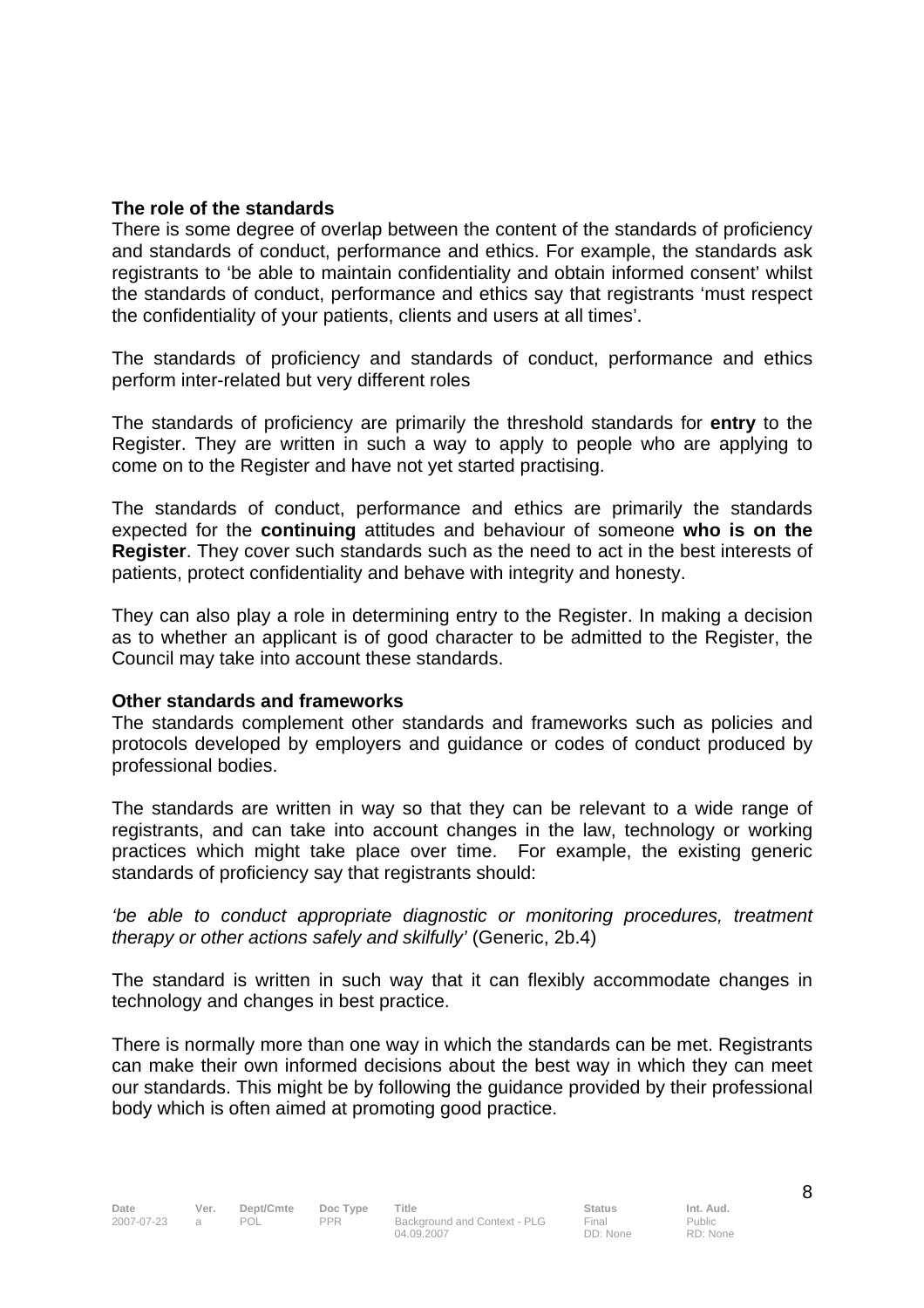Employers also often take into account local circumstances, such as a specific area of practice or the availability of resources to develop ways of working which are practical, effective, and meet the needs of service users and our standards.

**Date Ver. Dept/Cmte Doc Type Title Status Status Int. Aud.**<br>
2007-07-23 a POL PPR Background and Context - PLG Final Public 2007-07-23 a POL PPR Background and Context - PLG 04.09.2007

**Final** DD: None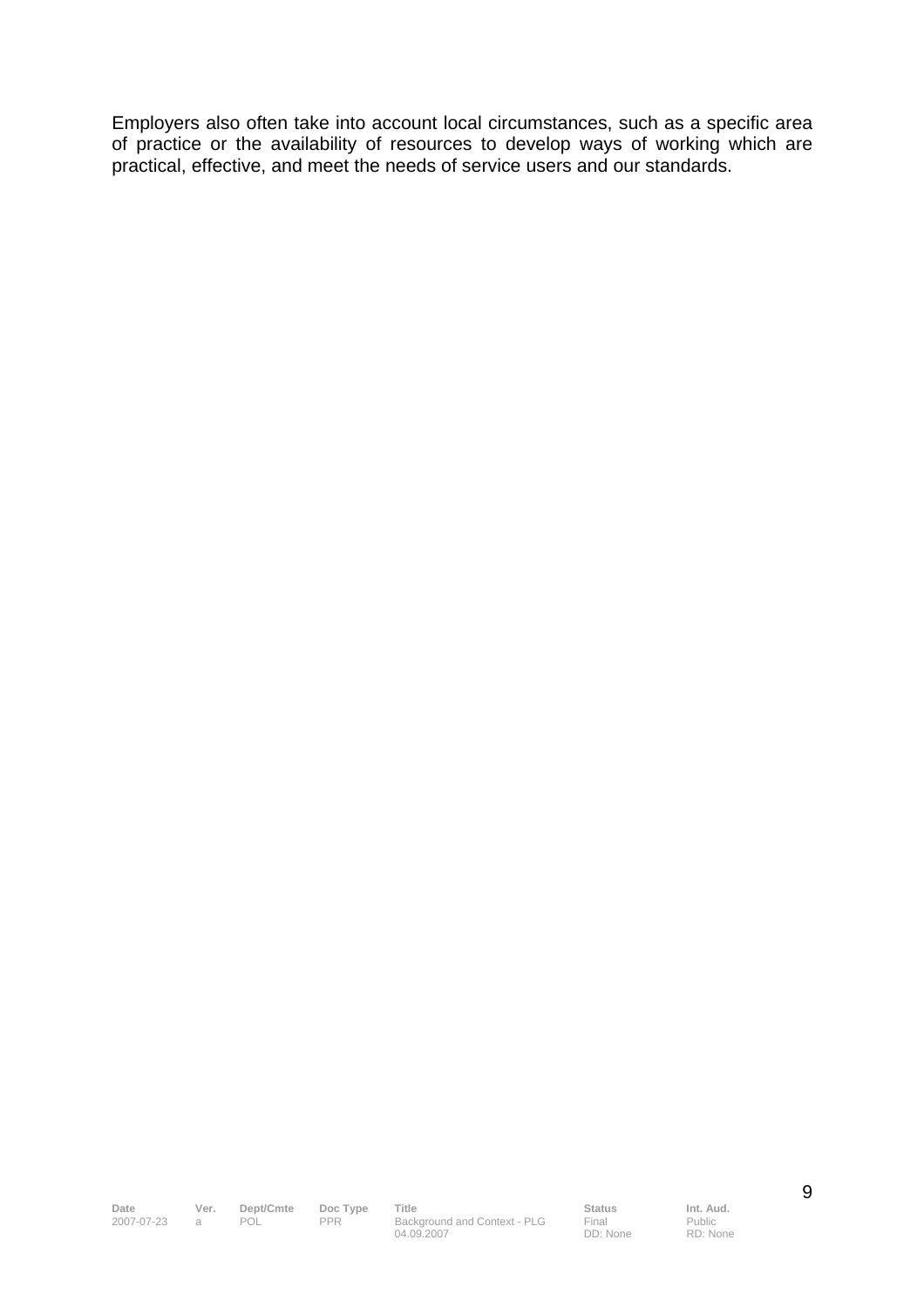### **Section six: Standards of proficiency and the threshold academic level of entry to the Register**

This section covers the relationship of the standards of proficiency to the academic level of qualifications leading to registration.

#### **Introduction**

Standard 1 of the Standards of Education and Training (known as "SET 1") articulates the normal threshold level of qualification for entry to the Register for each of the professions we regulate. This is articulated as a threshold academic level. Every time we open a new part of the Register, we need to determine the threshold entry level for the new profession, following consultation, and add this to the standards.

1.1 The Council normally expects that the **threshold** entry routes to the Register

The standard currently reads:

will be the following:

| 1.1.1 Bachelor degree with honours for the following professions:                    |
|--------------------------------------------------------------------------------------|
| - chiropody or podiatry:                                                             |
| - dietetics;                                                                         |
| - occupational therapy;                                                              |
| - orthoptics;                                                                        |
| - physiotherapy;                                                                     |
| - prosthetics and orthotics;                                                         |
| - radiography;                                                                       |
| - speech and language therapy;                                                       |
| - biomedical science (with the Certificate of Competence awarded by the Institute    |
| of Biomedical Science (IBMS), or equivalent if appropriate); and                     |
| 1.1.2 Masters degree for the arts therapies.                                         |
| 1.1.3 Masters degree for the clinical sciences (with the award of the Association of |
| Clinical Scientists' Certificate of Attainment, or equivalent).                      |
| 1.1.4 Equivalent to Certificate of Higher Education for paramedics.                  |
| A A E Dinlama of Higher Education in Operating Department Drastics for               |

1.1.5 Diploma of Higher Education in Operating Department Practice for Operating Department Practitioners.

In setting the threshold level of entry, the Council is setting the minimum academic level of qualification which it would normally accept for the purposes of an approved programme which leads to registration.

In setting the threshold level of entry, the Council has regard to the academic level of the breadth of the existing qualifications which lead to entry to the profession.

### **Standards of proficiency and approval of pre-registration programmes**

Our Education: approvals and annual monitoring department is responsible for approving pre-registration education and training programmes for the purposes of registration. Programmes are assessed against the standards of education and training. Part of this approval process is ensuring that the learning outcomes of the programme meet the standards of proficiency.

10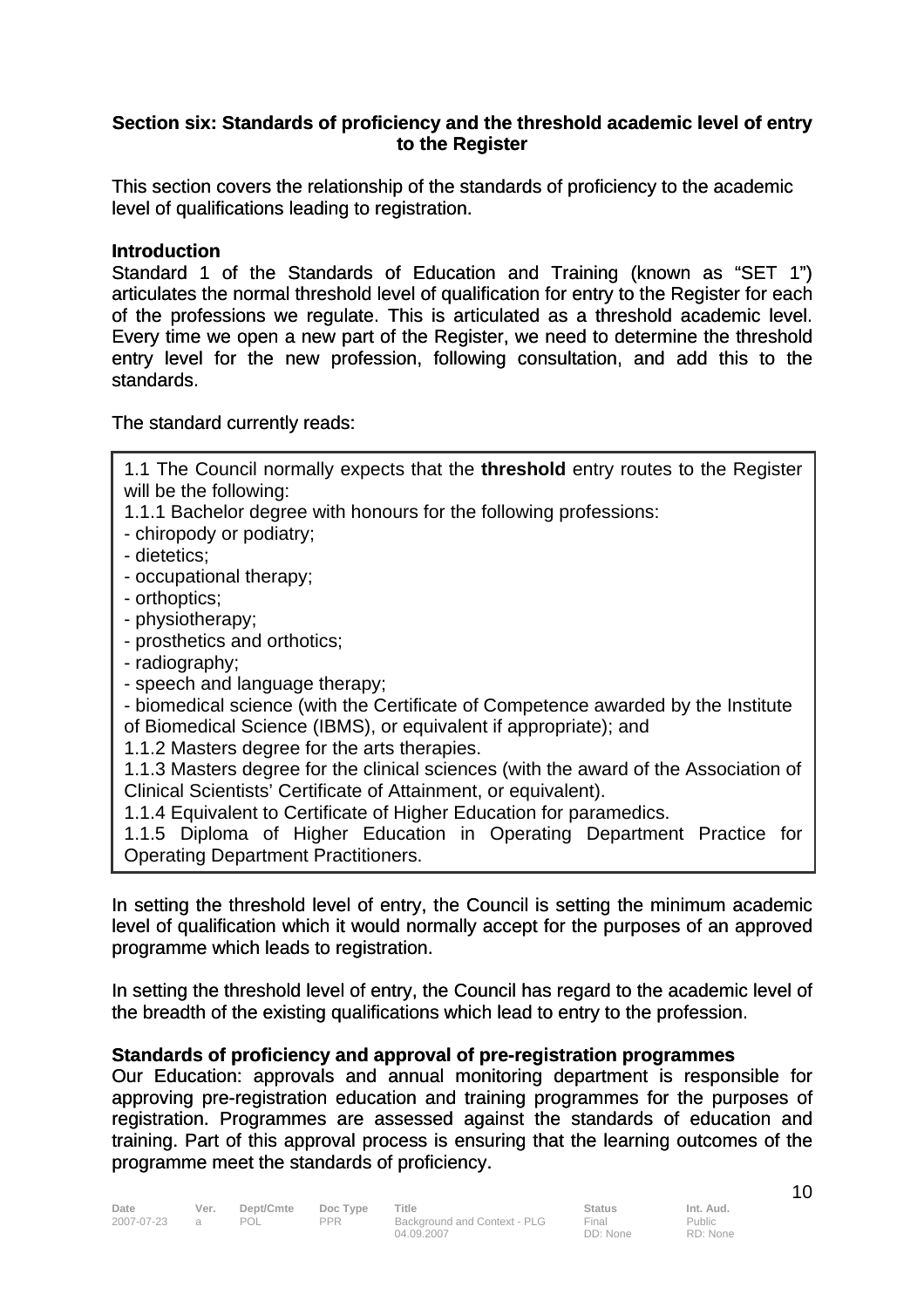The standards of proficiency are set at a threshold or 'minimum' level. Many education providers will deliver programmes which exceed this 'minimum' level.

#### **Academic levels**

As the threshold is the 'minimum' level, qualifications may be an approved which are at an academic level above the threshold.

Amongst the existing regulated professions, the threshold entry for paramedics is equivalent to a certificate of higher education. However, there has been a move to transfer some education and training into higher education, and we approve a small number of courses at foundation or honours degree level, above the threshold.

The threshold level might change over time to reflect changes in the delivery of education and training. This has happened in a number of the existing professions we regulate over time – as professions have developed the minimum academic level has increased. Any change in the minimum academic level is one which is led by the profession and which occurs over time. SET 1 would then be changed at an appropriate time to reflect how the majority of education and training is delivered.

Our only consideration in approving a programme, whether at or substantially above the threshold, is that the programme will allow students to meet the standards of proficiency by its completion.

#### **Next steps: setting the threshold**

Our Education and Training Committee will consider an appropriate threshold level for the applied psychologists' part of the Register at its meeting in September, and will be invited to make recommendation to our Council, who will meet in early October.

We will then consult on an appropriate threshold level alongside the standards of proficiency between November 2007 and January 2008, before a final decision is made.

PLG members will be kept separately updated and invited for their input into the setting of the threshold level. In particular, we would encourage responses to the public consultation.

#### **Summary**

The standards of proficiency articulate the threshold standards for safe and effective practice, rather than standards which are met by any particular academic level.

This is a separate issue which is being given separate consideration.